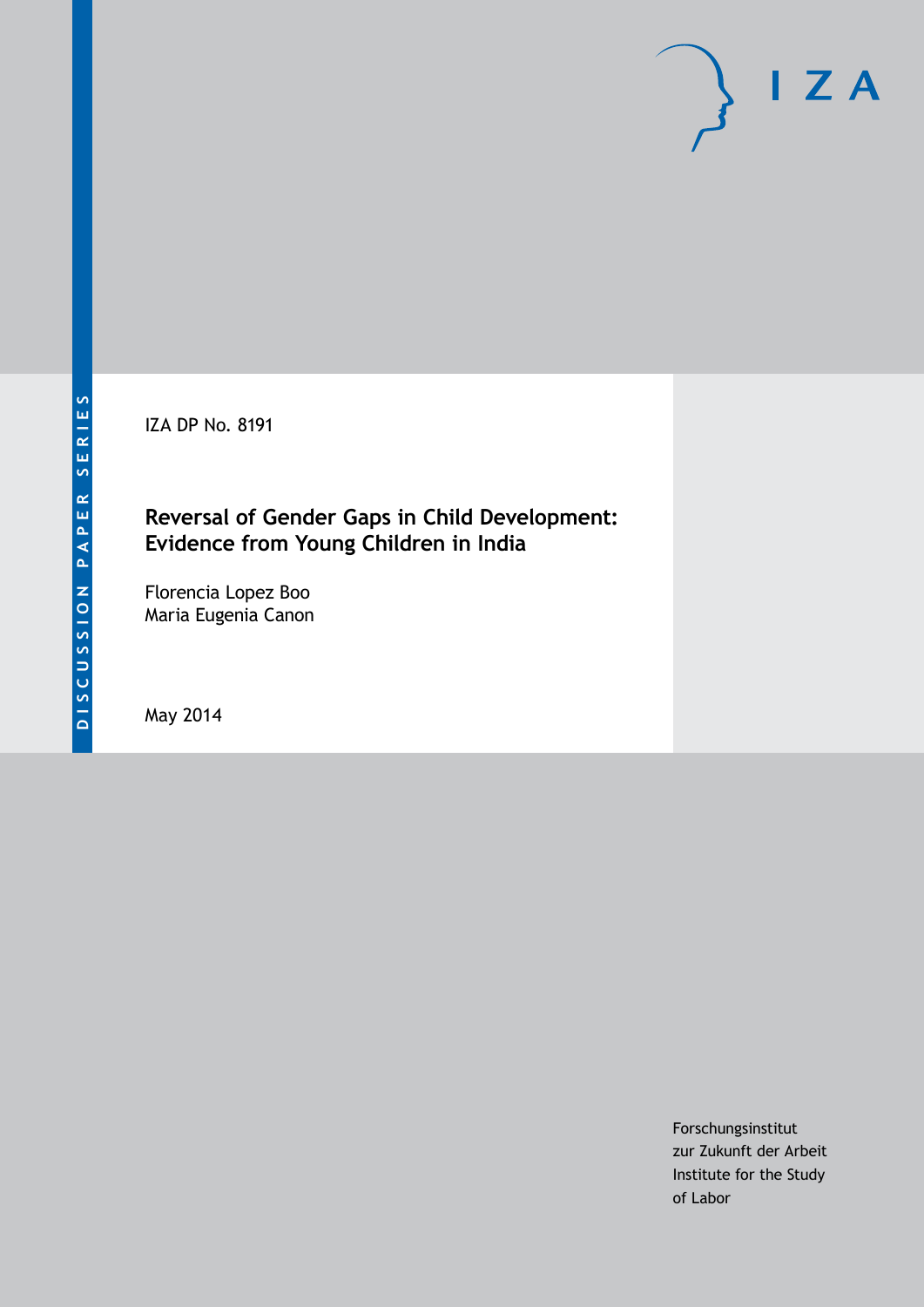# **Reversal of Gender Gaps in Child Development: Evidence from Young Children in India**

## **Florencia Lopez Boo**

*Inter-American Development Bank and IZA*

### **Maria Eugenia Canon**

*Federal Reserve Bank of St. Louis*

Discussion Paper No. 8191 May 2014

IZA

P.O. Box 7240 53072 Bonn Germany

Phone: +49-228-3894-0 Fax: +49-228-3894-180 E-mail: [iza@iza.org](mailto:iza@iza.org)

Any opinions expressed here are those of the author(s) and not those of IZA. Research published in this series may include views on policy, but the institute itself takes no institutional policy positions. The IZA research network is committed to the IZA Guiding Principles of Research Integrity.

The Institute for the Study of Labor (IZA) in Bonn is a local and virtual international research center and a place of communication between science, politics and business. IZA is an independent nonprofit organization supported by Deutsche Post Foundation. The center is associated with the University of Bonn and offers a stimulating research environment through its international network, workshops and conferences, data service, project support, research visits and doctoral program. IZA engages in (i) original and internationally competitive research in all fields of labor economics, (ii) development of policy concepts, and (iii) dissemination of research results and concepts to the interested public.

IZA Discussion Papers often represent preliminary work and are circulated to encourage discussion. Citation of such a paper should account for its provisional character. A revised version may be available directly from the author.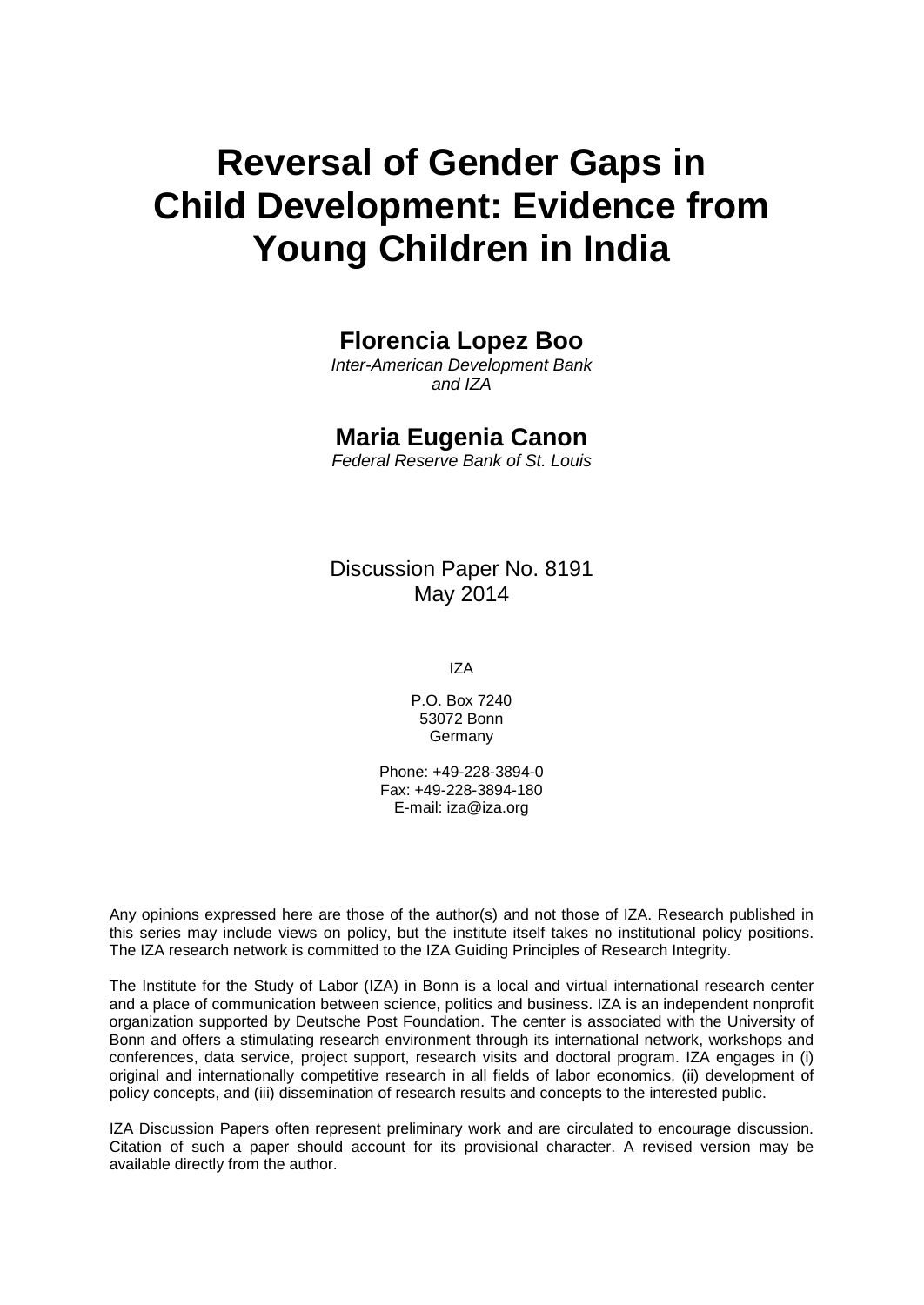IZA Discussion Paper No. 8191 May 2014

# **ABSTRACT**

# **Reversal of Gender Gaps in Child Development: Evidence from Young Children in India**

This paper provides unique evidence of a reversal of gender gaps in cognitive development in early childhood. We find steep caste and gender gradients and few substantive changes once children enter school. The gender gap, however, reverses its sign for the upper caste, with girls performing better than boys at age 5 but thereafter following the general pattern in India of boys performing better.

JEL Classification: I2, J1, J7

Keywords: cognitive skills, India, gender, caste inequality, children, Oaxaca

Corresponding author:

Florencia Lopez Boo Inter-American Development Bank 1300 New York Ave. NW Washington, DC 20577 USA E-mail: [florencial@iadb.org](mailto:florencial@iadb.org)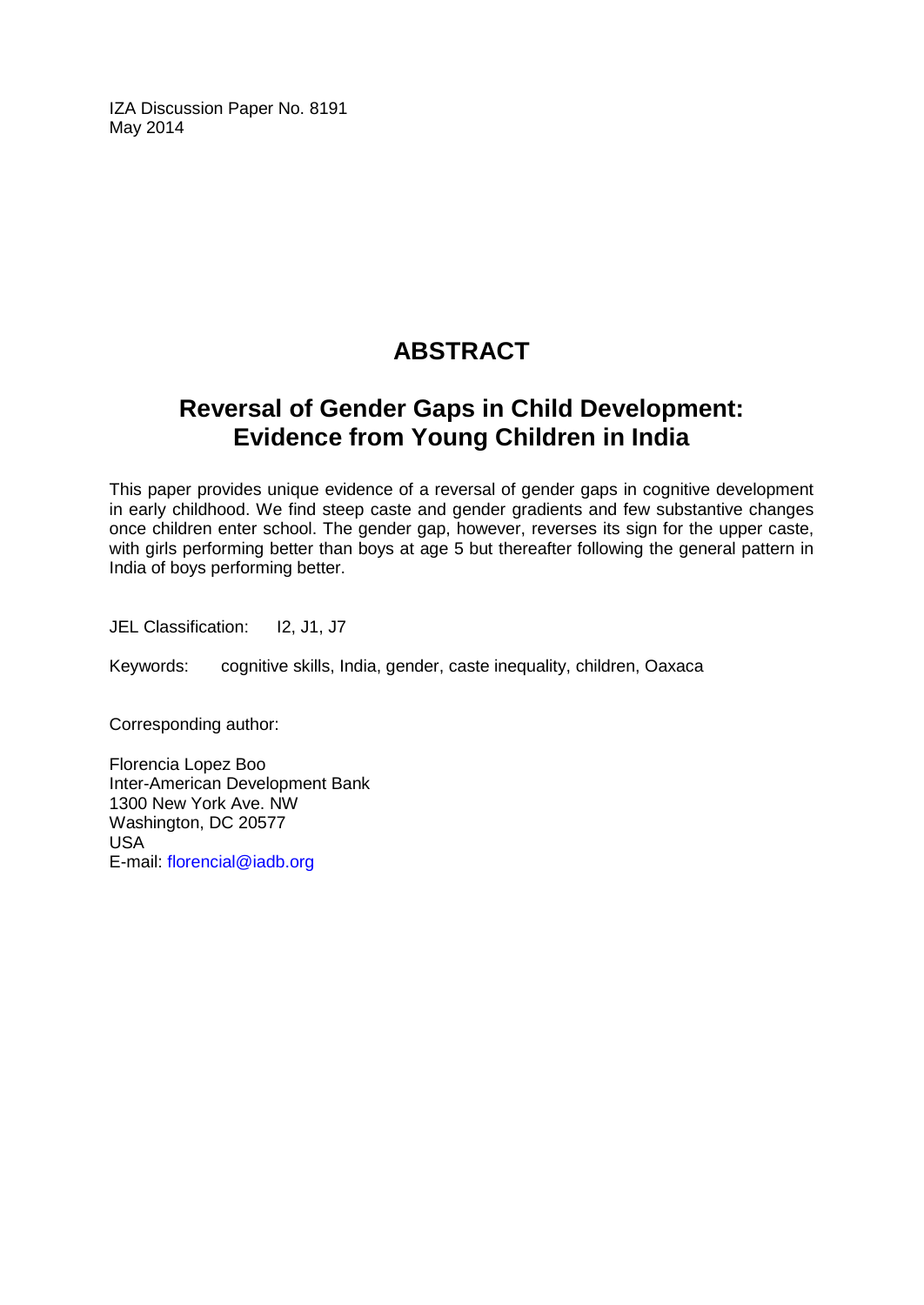#### **I. Introduction**

Early disparities in child development are a concern for at least two reasons. First, low levels of development at early ages make it difficult for children with early delays to accumulate skills later in life (Cunha & Heckman, 2007). As Cunha and Heckman argue, "capabilities beget capabilities." Second, because children in poor households are more likely to exhibit delays early in life, inadequate levels of cognitive development are one way in which poverty is transmitted across generations. This transmission is of particular concern in societies in which inequality is high.

India has a long history of socioeconomic inequalities related to households belonging to a certain caste. Gang et al. (2008) found that differences in educational attainment explain about 25% of the poverty gap between the historically disadvantaged scheduled caste and scheduled tribe (the so-called lower caste [LC]) and non-scheduled Hindu households (upper caste [UC]). For this reason, the Indian government recently introduced policy interventions targeting the LC. Moreover, as the gender education gap in the majority of developing countries is falling, that gap is still rising in India (Ganguli et al., 2011).

This paper presents evidence on the age patterns of a measure of cognitive development for Indian children 5 to 12 years of age by caste and gender. Given the strong associations between child development and later outcomes, research describing the characteristics of children with deficits before they enter school and tracing the evolution of these children as they age is important.

To our knowledge, only a handful of earlier studies seek to measure socioeconomic differences in early childhood in developing countries using panel data. Longitudinal studies

2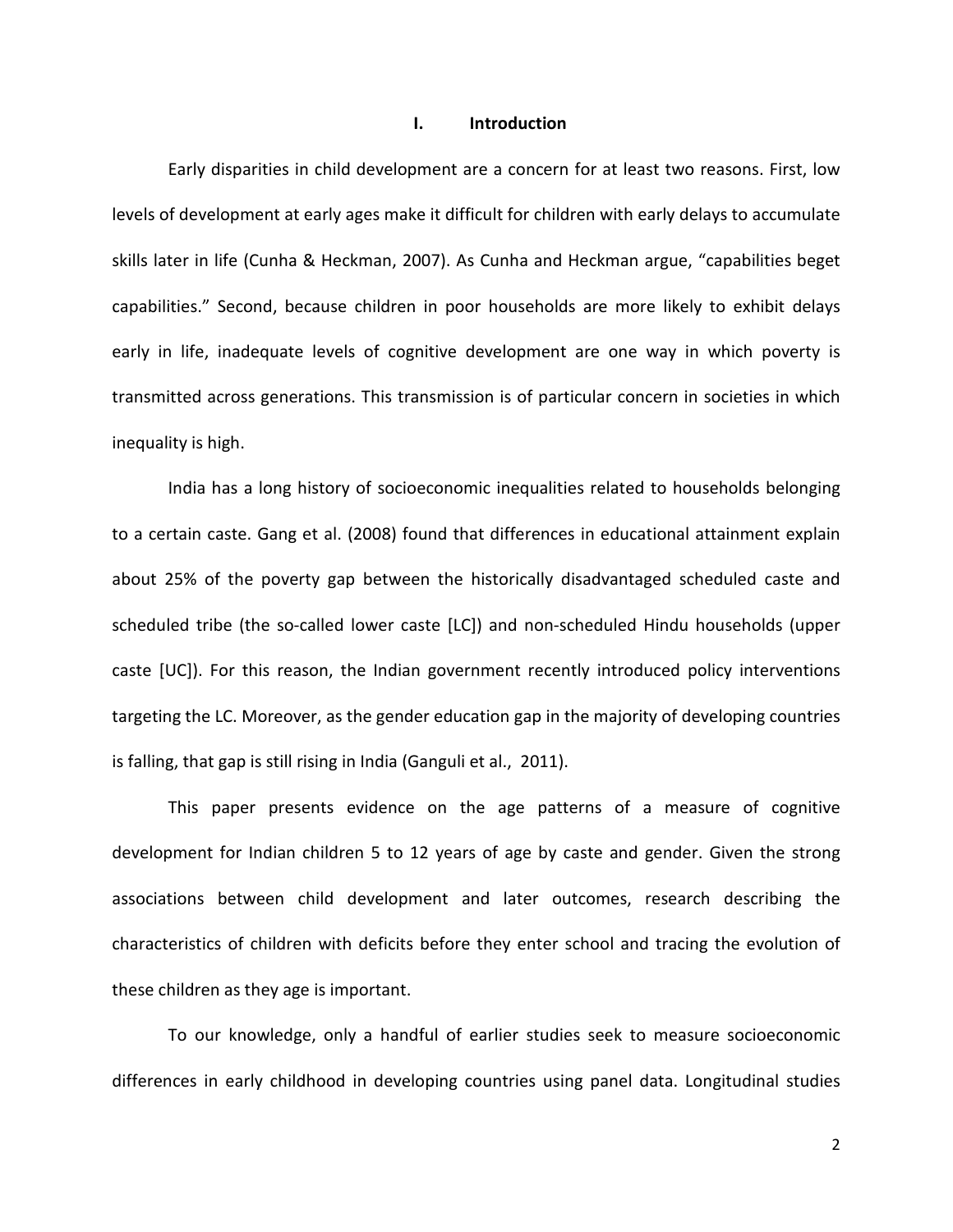from Ecuador and Peru show substantial differences in cognitive development between children of higher and lower socioeconomic status (Schady et al., 2014). Other studies use single cross sections of data from low-income countries (Fernald et al., 2011).

For India, recent research using nationally representative data documents the persistence of gender, caste, and religion gaps in school participation and attainment (Asadullah et al., 2013). Even the later years of liberalization have not been accompanied by a complete closure of social gaps in schooling (Desai and Kulkarni, 2008). However, most such research focuses on primary, secondary, and tertiary education. Self and Grabowski (2011) use a cross section of household survey data from Uttar Pradesh and Bihar in India and show no evidence of gender bias in participation in early childhood education programs. However, they do find evidence of consistent gender bias among poor households in the sample.

Our paper substantially extends earlier work on caste and gender gaps. We highlight three important contributions not addressed before due to the lack of appropriate data. First, we present results by both caste and gender. This approach allows us to better understand the dynamics of skill formation for different groups. The literature has so far focused only on either caste or gender. Second, we exploit the distinctive longitudinal structure of the data to analyze how deficits in receptive language ability observed at young ages evolve as children enter the early school years in a developing country. We also explore what part of the gap is due to discrimination and what part can be attributed to observable characteristics by means of a Oaxaca-Blinder decomposition. Our main finding of a reversal in the gender gap is possible because the nature of the data allows us to observe children's test scores at age 5, before they

3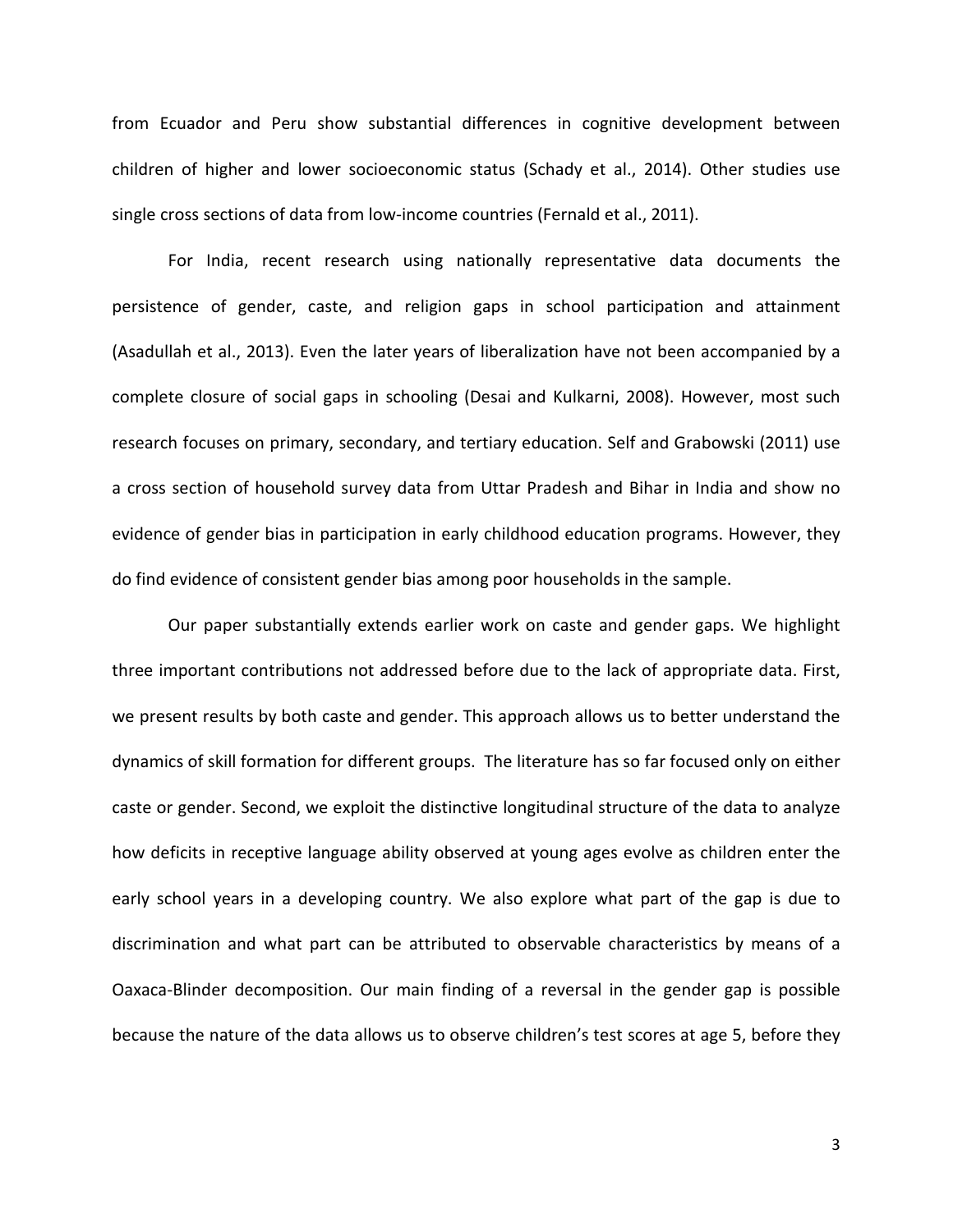enter formal school <sup>1</sup>. We also use another cohort of children to extrapolate our findings to children as they enter secondary school, which provides a picture of disparities by caste and gender over the first 12 years of life. Third, our research indicates that (unobserved) differential investments occur even before the enrollment decisions are made, while some of the existing literature has generally posited that gender bias in educational resource allocation manifests itself in Indian households via non-enrollment of girls (Kingdon, 2005). Our findings support early literature on the topic (Kishor, 1993).

#### **II. Data and Methods**

The data are from the longitudinal Indian survey of the Young Lives (YL) project<sup>[2](#page-5-0)</sup>. Beginning in 2002, YL surveyed approximately 3,000 children (in two cohorts, younger and older) from the Indian state of Andhra Pradesh. We first examine the younger cohort of children, who were 6 to 18 months of age at the initial survey (Round 1). The subsequent surveys were conducted when the children were age 5 (Round 2) and age 8 (Round [3](#page-5-1))<sup>3</sup>. After stating our main findings, we extrapolate our findings by examining the older cohort of children, who were surveyed at age 12 and given the same cognitive test. The variable used is the Peabody Picture Vocabulary Test (PPVT), an internationally recognized test of vocabulary recognition widely used as a general measure of cognitive development (Dunn et al., 1986).

 $1$  Primary school in India starts with grade 1 at age 6.

<span id="page-5-0"></span><sup>&</sup>lt;sup>2</sup> See http://www.younglives.org.uk/

<span id="page-5-1"></span> $3$  The 162 female UC children and 221 male UC children form a total of 383 UC children in the sample, while 266 female LC children and 304 males LC children constitute a total of 570 LC children in our sample. We follow these 953 children from age 5 to age 8.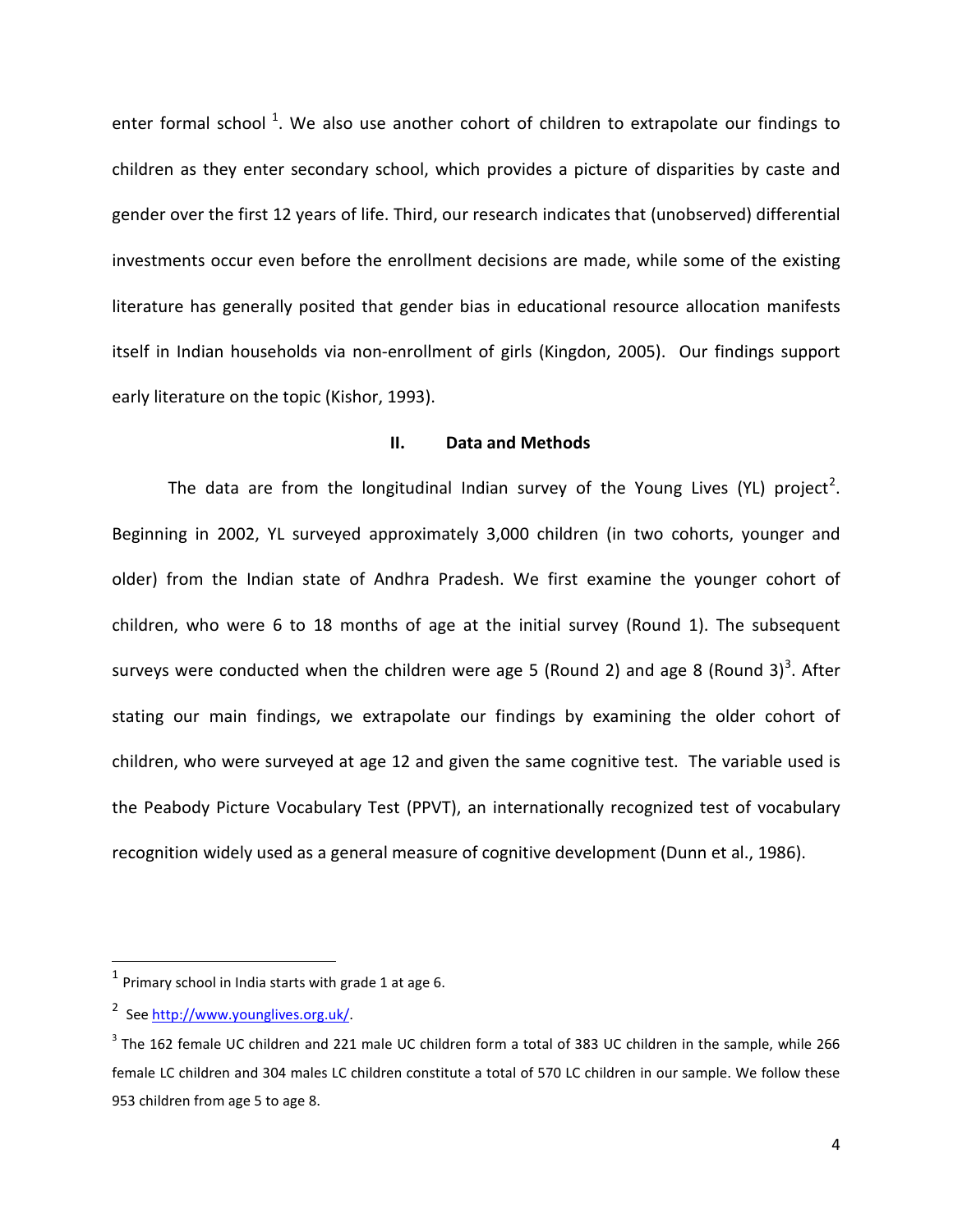We use seven-month moving averages of the internally standardized PPVT and split the sample into two groups of children: those in the UC and those in the LC. We further split the sample by gender.

#### **III. Results**

#### *A. Main Findings from Younger Cohort*

The upper panel of Figure 1 shows age patterns in the caste gradients in child development, while the middle and bottom panels show these patterns by gender (UC in the left panels and LC in the right panels). The top panel shows that, first, by age 5, the majority of differences between castes are already apparent. The z-scores of the UC children are 0.20 to 0.30 standard deviations (SDs) greater than those of LC children. Second, gradients apparent among 4- to 5-year-old children seem to widen as these children enter the first years of primary school in Round 3 (i.e., the difference between castes increases to 0.50 SD). UC children maintain and even improve their vocabulary throughout primary school, yet LC children's scores seem to be worsening over time.

The left figure in the middle panel of Figure 1 shows UC females have z-scores consistently higher than those of their male counterparts at age 5 years. Conversely, z-scores for 5-year-old LC females are consistently worse than those of LC males.

Finally, the bottom panel in Figure 1 plots the same relation for 8-year-old children. The reversal of the lines in the left figure shows that the UC trend among 5-year-olds, where females performed better than males, is overturned by age 8, and females perform considerably worse than their male counterparts. The z-scores for 90-month-old UC males is

the contract of the contract of the contract of the contract of the contract of the contract of the contract o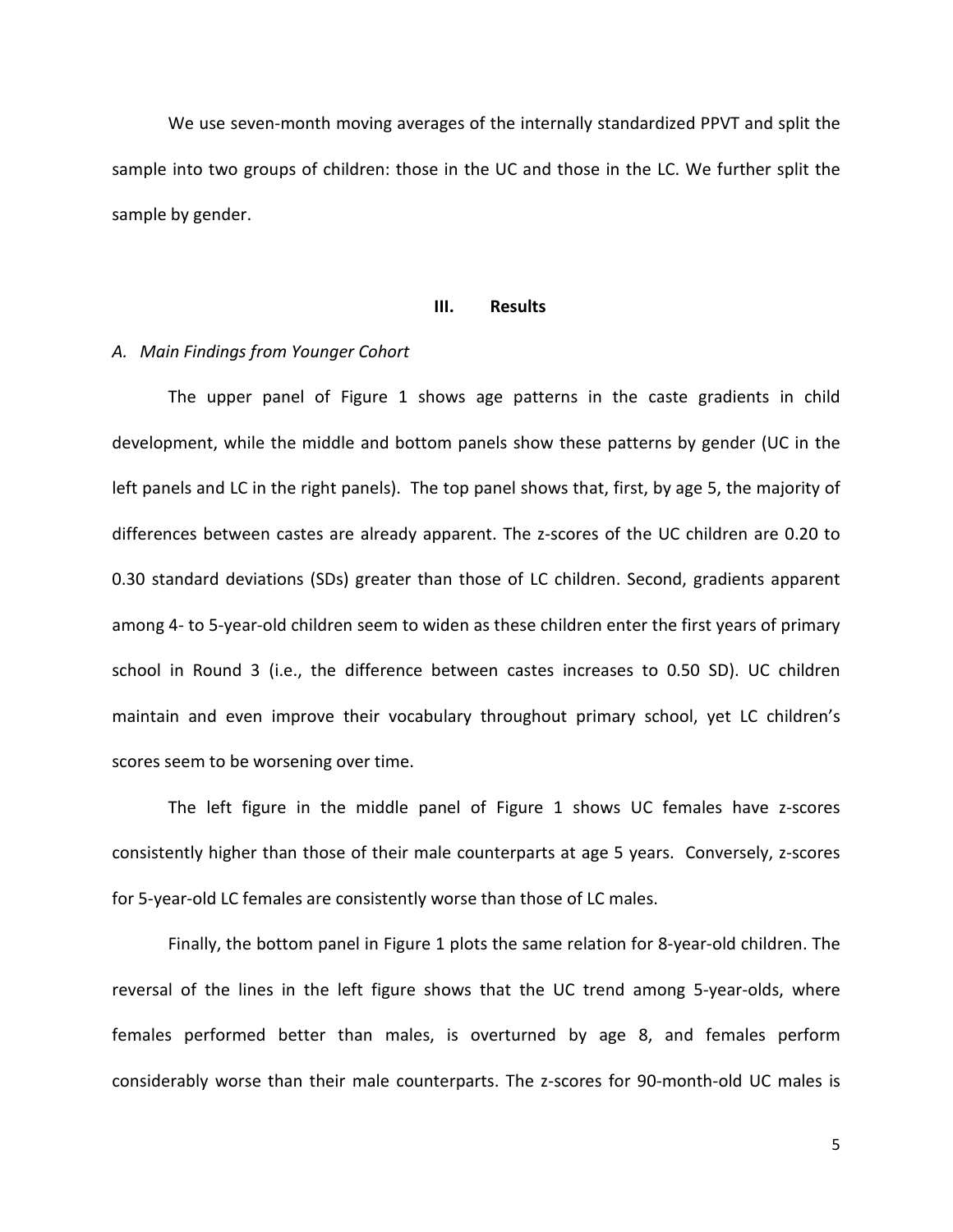around 0.70 SD larger than the z-scores for females of the same age. This substantial gender gap is consistent for all data points in Round 3. Unlike the gap for UC children, the gender gap for the LC 8-year-olds remains consistent with the one at age 5.

Clearly, the caste gap is greater than the gender gap by age 8, yet the gender gap within each socioeconomic class shows the performance of females is worse, with a smaller disparity in the LC than in the UC. However, the most noteworthy finding in Figure 1 is the changing performance of UC females, which is better than their male counterparts at age 5 but then falls considerably behind by age 8.

#### B. *Decomposing the Gender Gap*

We now make an attempt to deepen our understanding of the gender gradients by caste by carrying out some basic decompositions in the spirit of Oaxaca (1973) and Blinder (1973). For that, we decompose the boy-girl PPVT gap into explained (in terms of family background, region, schooling and child characteristics) and unexplained components. The Oaxaca decomposition estimates in Table 1 reveal that, for the UC, the PPVT gaps explained by observed characteristics included in our model decreased from a sizable 44.9% at age 5 to a mere 8.7% at age 8. Having said this, 55.1% and 91.3% of the UC PPVT gap at ages 5 and 8, respectively, remain unexplained by our covariates. The latter could be seemingly related to more gender discrimination occurring at age 8, which is consistent with our analysis of Figure 1 (i.e., the reversal of the lines).

Turning to consider the gap in the PPVT for the LC, our decomposition estimates (lower half of Table 1) indicate that the gender disadvantage is largely unexplained by background variables and is therefore suggestive of important within-household discrimination. Our

 $\sim$  600  $\sim$  600  $\sim$  600  $\sim$  600  $\sim$  600  $\sim$  600  $\sim$  600  $\sim$  600  $\sim$  600  $\sim$  600  $\sim$  600  $\sim$  600  $\sim$  600  $\sim$  600  $\sim$  600  $\sim$  600  $\sim$  600  $\sim$  600  $\sim$  600  $\sim$  600  $\sim$  600  $\sim$  600  $\sim$  600  $\sim$  600  $\sim$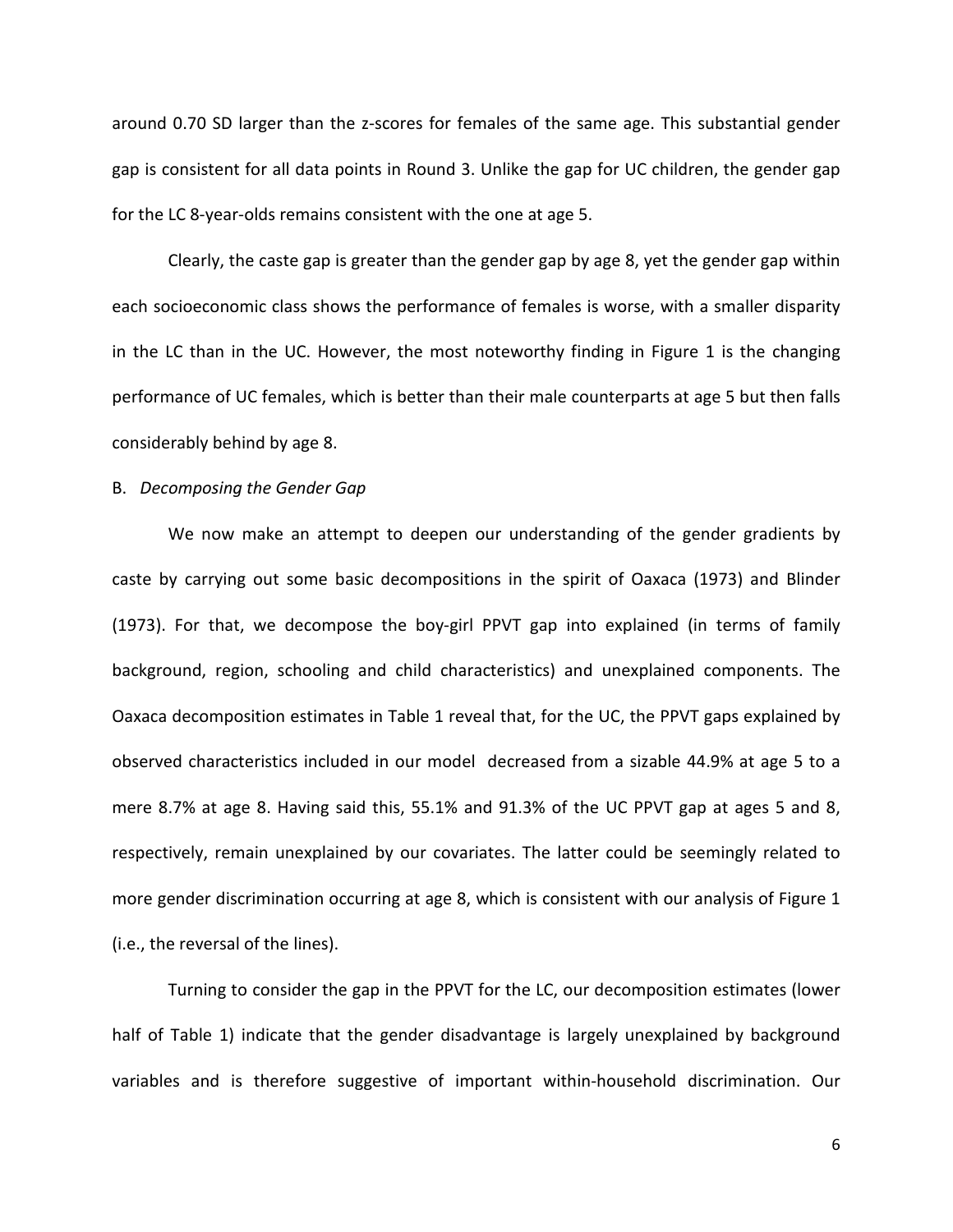decomposition results therefore lead us to four conclusions: first, in all five estimations the proportion that is unexplained is larger for the LC than for the UC. Second, in the cross section estimates in columns (1) and (2) we see that the unexplained component is larger at age 8 for both castes, but remarkably so for the UC. Third, the pooled OLS and panel results in columns (3)-(5) show that, as the unexplained component increases, the *difference* between the UC's unexplained component and that of the LC's decreases substantially from the cross section, particularly from the age 5 benchmark (see last line of Table 1). And fourth, even if the magnitude of both effects is similar in the random effects (RE) panel and the pooled OLS estimation, in the fixed effects (FE) model, a higher fraction of the gap is now unexplained among UC children (from 97.9% in the pooled OLS to 103.1% in the FE), while the opposite happens for the LC children (from 139.6% in pooled OLS to 131.4% in FE), indicating that unobserved child fixed effects might explain a small fraction of the boy-girl gap among LC.

In brief, the fact that the unexplained component is larger for the LC indicates that gender discrimination could be an important issue for this caste from the onset in childhood, while for the UC this seems to start only after age 5. On the other hand, the fact that the unexplained component is larger at age 8 for both castes shows that our co-variates explain less of the gap as children age even though we include variables such as schooling access and height for age, indicating that more appropriate data needs to be collected for this age group. Lastly, and by means of the panel estimates, we do not find evidence of unobserved child fixed effects explaining the boy-girl gap in either caste.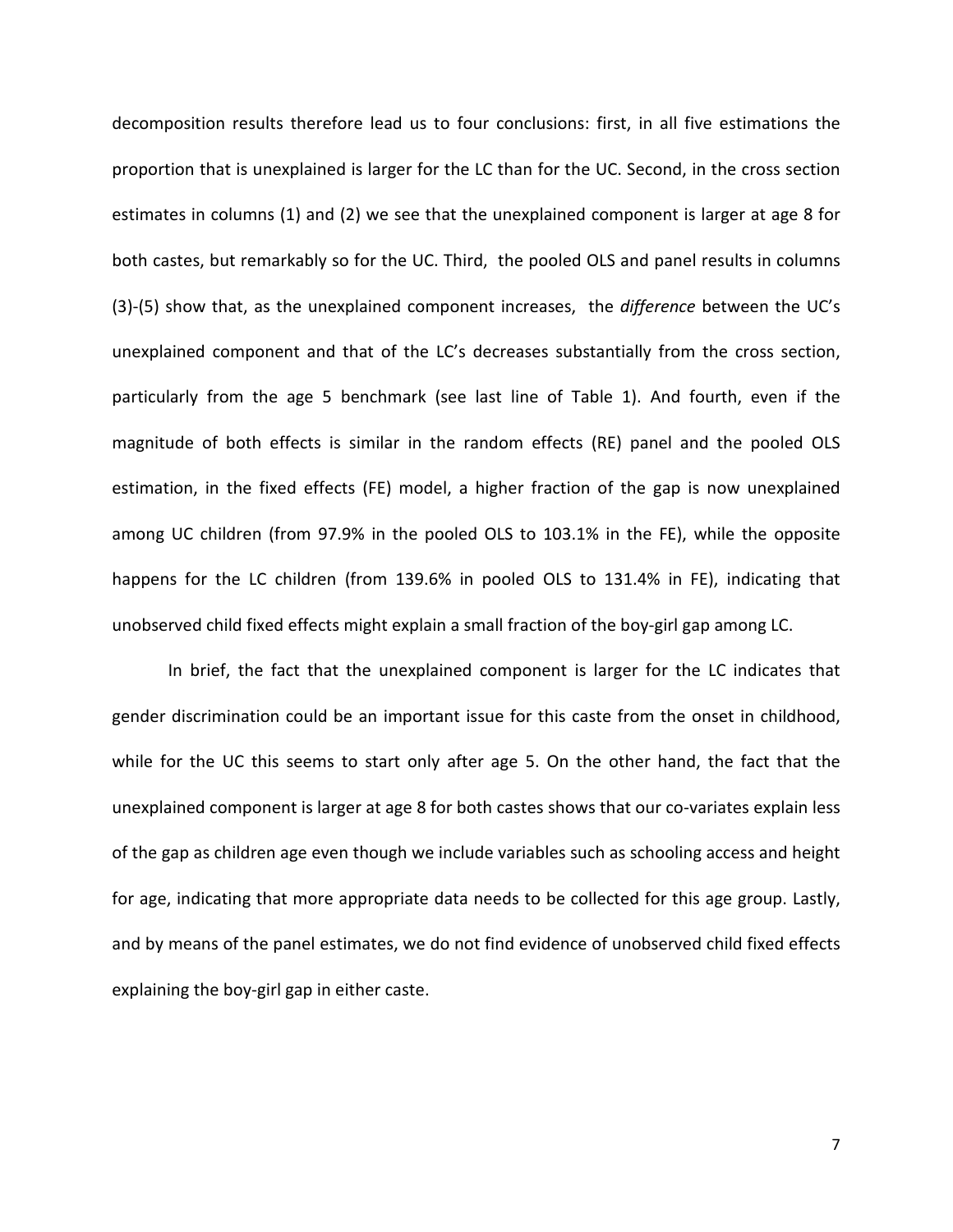In the next subsection, we extrapolate our findings with the older cohort data. In the last subsection we explore two hypotheses that arise as the most powerful ones underlying these trends.

#### *C. Main Findings from the Older Cohort*

Figure 2 plots the PPVT z-scores for the older cohort at age 12 by caste (top panel) and gender (middle and bottom panels). The disparity between socioeconomic classes is also apparent among older children. The PPVT z-scores of UC children range from 0.30 to 0.50 SDs higher than those of their LC counterparts.

The middle panel of Figure 2 shows that the z-scores of UC males are considerably higher than those of the females. The bottom panel shows that there appears to be less disparity by gender among LC children than among UC children. Overall, using the same outcome measure, the pro-male gender gap is still present at age 12 for both castes.

Our results are consistent with findings from Kingdon (2005) and Zimmerman (2012), who find that discrimination against girls increases with age. However, our findings are not in line with those of Self and Grabowski (2011), as we also find a gender bias among the UC (richer than the LC).

#### *D. Possible Hypotheses*

One hypothesis to explain the reversal of UC trends in Figure 1 is a cohort effect, but the older-cohort findings do not support this. Still, the main hypothesis underlying that reversal is consistent with the findings of recent papers on differential treatment of Indian girls and boys. Barcellos et al. (2012), for example, demonstrate differences in the allocation of mothers' time in Indian households with and without sons. Jayachandran and Kuziemko (2012) identify gender

en de la construction de la construction de la construction de la construction de la construction de la constr<br>Si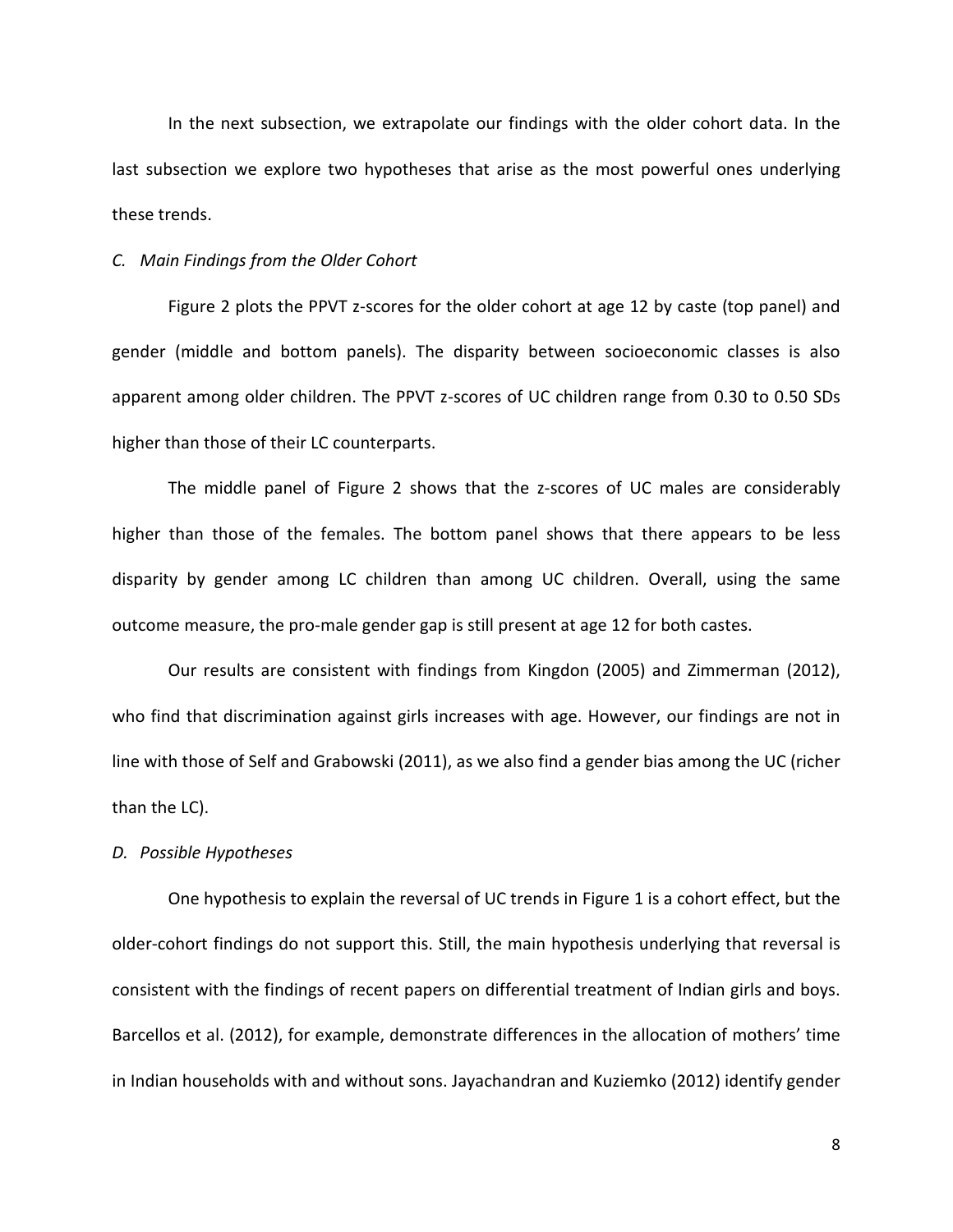differences in the duration of breastfeeding of young children. However, our findings suggest a new slant to this literature. First, the differential treatment, at least in terms of cognitive development inputs, starts only *after* age 5 in UC families. Second, even if the Oaxaca decomposition shows that discrimination seems present in both castes, it might have increased more intensely between Rounds 2 and 3 for UC families as 45% of the gap in the PPVT was explained by observable characteristic at age 5, but that figure decreased by around 36 points by age 8. This is a new finding and, as far as we know, there is no evidence on this topic for India.

#### **IV. Concluding Remarks**

The Indian government recently introduced policy interventions targeting social groups such as the LC. Some evidence indicates these interventions have been successful. However, no current policy intervention in India is directed at preventing UC girls from continuing to fall behind. Given the results in this paper, policymakers in India should consider this seemingly acute gender bias among upper castes in the design of future social and educational policies, particularly before children enter school. Our Oaxaca decompositions show that most of the gap cannot be explained by observable characteristics and is therefore most likely due to discrimination. Therefore, future research should carefully consider which variables could be good proxies for parental investments. Rich data on caste-specific parental inputs such as time use and allocation of expenditures between boys and girls as they age still needs to be collected.

**Acknowledgements:** We thank Judy Ahlers for excellent editorial assistance.

en de la provincia de la provincia de la provincia de la provincia de la provincia de la provincia de la provi<br>1990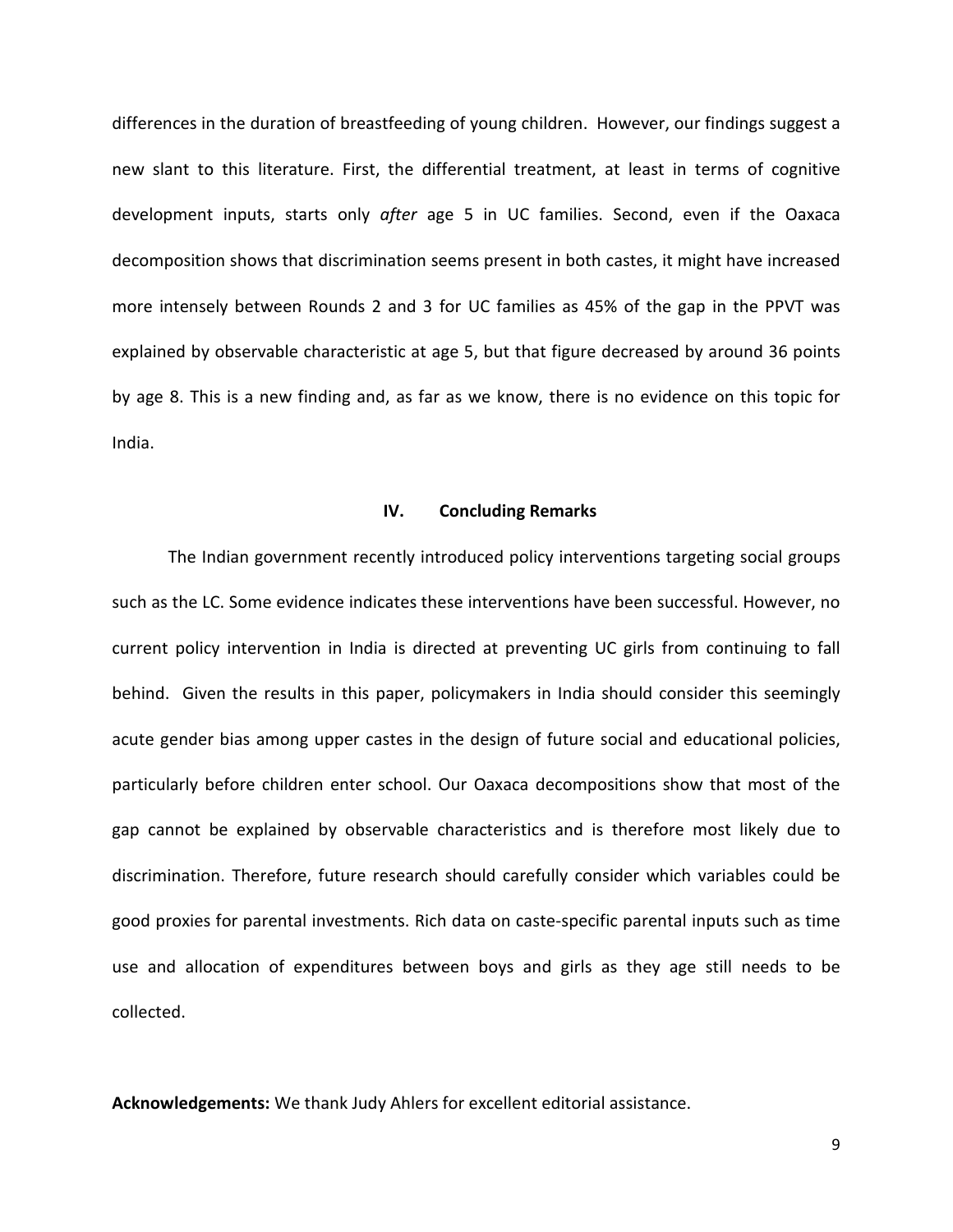#### **V. REFERENCES**

- Asadullah, M. Niaz, Kambhampati, Uma and Florencia Lopez Boo, "Social Divisions in School Participation and Attainment in India: 1983–2004." *Cambridge Journal of Economics* (2013) doi:10.1093/cje/bet006
- Barcellos, Silvia H., Leandro Carvalho, and Adriana Lleras-Muney, "Child Gender and Parental Investments in India—Are Boys and Girls Treated Differently?" NBER WP 17781 (2012).
- Blinder, Alan S. "Wage Discrimination: Reduced Form and Structural Estimates." *Journal of Human Resources* 8 (1973), 436–455.
- Cunha, Flavio, and James Heckman. "The Technology of Skill Formation." *American Economic Review* 97 (2007), 31–47.
- Desai, Sonalde, and Veena Kulkarni. "Changing Educational Inequalities in India in the Context of Affirmative Action." *Demography* 45 (2008), 245–270.
- Dunn, Lloyd M., Delia E. Lugo, Eligio R. Padilla, and Leota M. Dunn. *Test de Vocabulario en Imágenes Peabody* (Circle Pines, MN: American Guidance Service, 1986).
- Fernald, Lia, Ann Weber, Emmanuela Galasso, and Lisy Ratsifandrihamanana. "Socioeconomic Gradients and Child Development in a Very Low Income Population: Evidence from Madagascar." *Developmental Science* 14 (2011), 832–847.
- Gang, Ira N., Kunal Sen, and Myeong-Su Yun. "Poverty in Rural India: Caste and Tribe." *Review of Income and Wealth* 54 (2008), 50–70.
- Ganguli, Iina, Ricardo Hausmann, and Martina Viarengo. "Closing the Gender Gap in Education: Does it Foretell the Closing of the Employment, Marriage, and Motherhood Gaps?" CID WP 220, Harvard University (2011).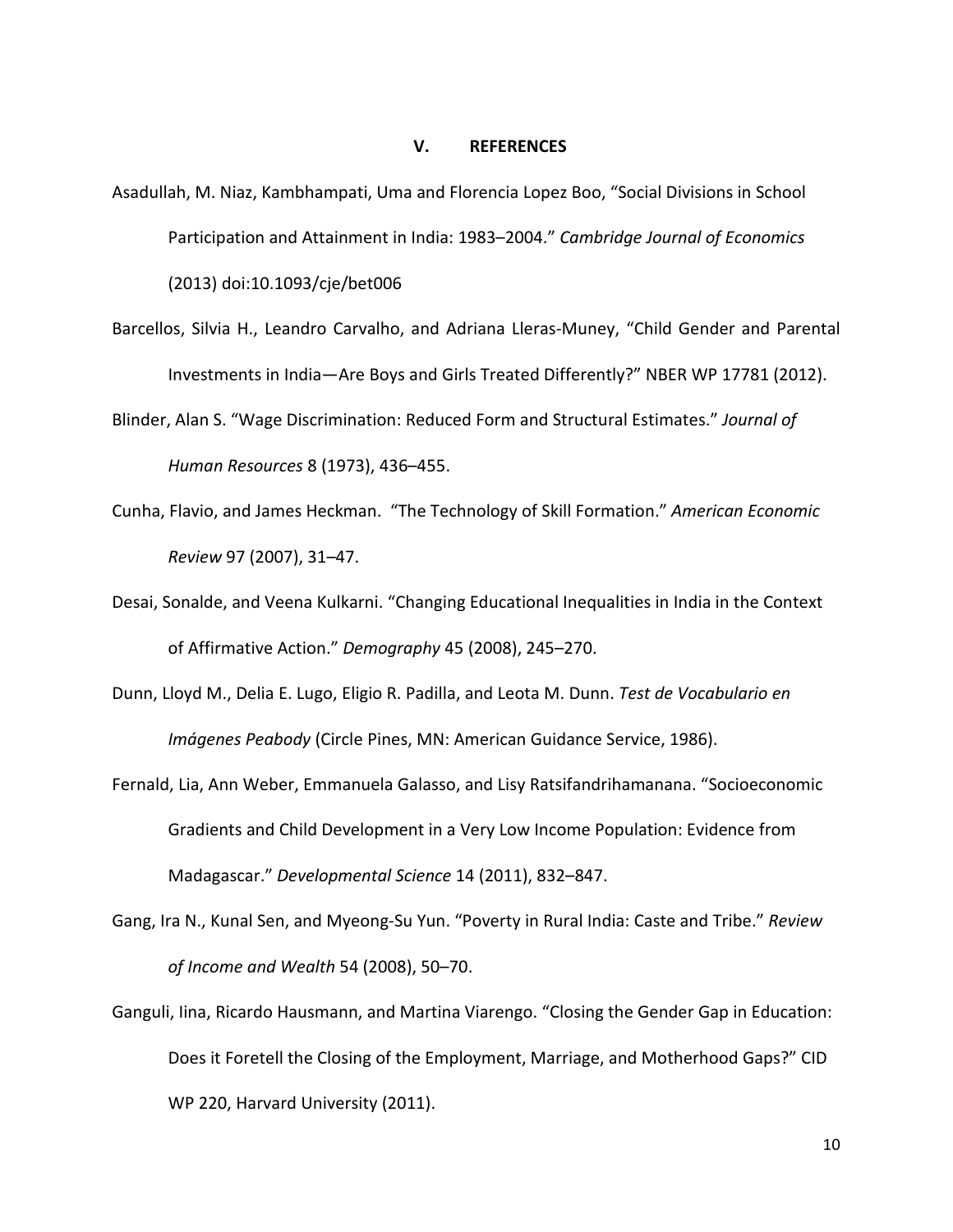- Jayachandran, Seema, and Ilyana Kuziemko. "Why Do Mothers Breastfeed Girls Less Than Boys? Evidence and Implications for Child Health in India." *Quarterly Journal of Economics* 126 (2012), 1485–1538.
- Kingdon, Geeta Gandhi. ["Where Has All the Bias Gone? Detecting Gender Bias in the](http://ideas.repec.org/a/ucp/ecdecc/y2005v53i2p409-51.html)  [Intrahousehold Allocation of Educational Expenditure.](http://ideas.repec.org/a/ucp/ecdecc/y2005v53i2p409-51.html)" *[Economic Development and](http://ideas.repec.org/s/ucp/ecdecc.html)  [Cultural Change](http://ideas.repec.org/s/ucp/ecdecc.html)* 53 (2005), 409–451.
- Kishor, Sunita. "May God Give Sons to All: Gender and Child Mortality in India." *American Sociological Review* 58 (1993), 247-265
- Oaxaca, Ronald. "Male–Female Wage Differentials in Urban Labor Markets." *International Economic Review* 14 (1973), 693–709.
- Self, Sharmistha, and Richard Grabowski. "Is There Gender Bias in Participation in Early Childhood Education Programs in Developing Countries? Role of Mother's Education." *Journal of International Development* 23 (2011), 909–925.
- Schady, Norbert, Jere R. Behrman, M. Caridad Araujo, Rodrigo Azuero, Raquel Bernal, David Bravo, Karen Macours, Daniela Marshall, Florencia López Bóo, Christina Paxson, Renos Vakis. ["Wealth Gradients in Early Childhood Cognitive Development in Five Latin](http://ideas.repec.org/p/idb/brikps/83776.html)  [American Countries,](http://ideas.repec.org/p/idb/brikps/83776.html)" forthcoming Journal *of Human Resources* [IDB](http://ideas.repec.org/s/idb/brikps.html) WP 482, Inter-American Development Bank (2014)
- Zimmerman, Laura "Reconsidering Gender Bias in Intrahousehold Allocation in India." *Journal of Development Studies* 48 (2012), 151–163.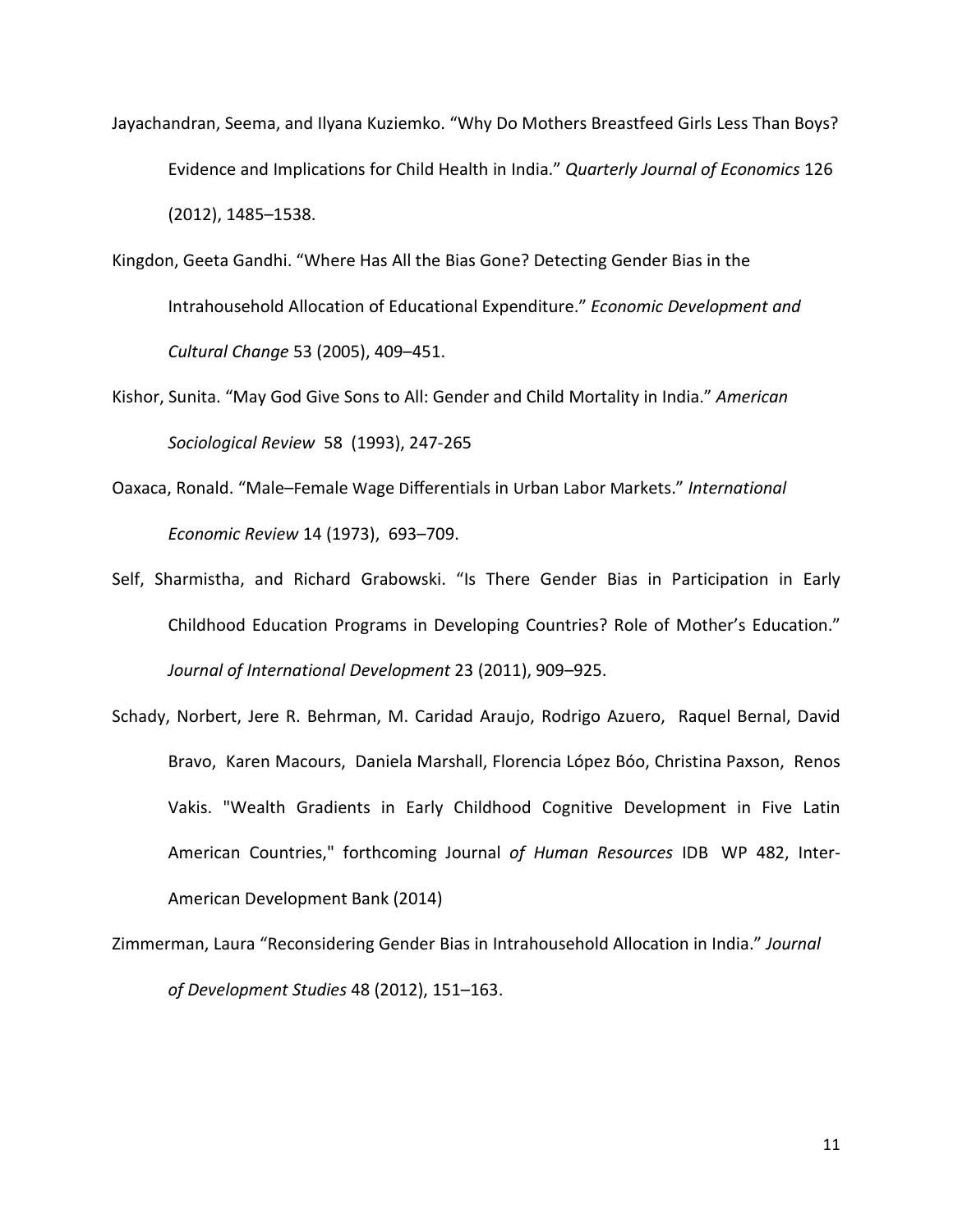### **Tables**

Table 1. DECOMPOSITION OF GENDER PPVT GAPS

|                           | (1)        | (2)        | (3)           | (4)       | (5)       |
|---------------------------|------------|------------|---------------|-----------|-----------|
|                           | Age 5      | Age 8      | <b>Pooled</b> | Panel     | Panel     |
|                           | <b>OLS</b> | <b>OLS</b> | <b>OLS</b>    | <b>FE</b> | <b>RE</b> |
|                           |            |            |               |           |           |
| <b>Upper caste</b>        |            |            |               |           |           |
| Mean prediction Boy       | 0.276      | 0.445      | 0.362         | 0.362     | 0.357     |
| Mean prediction Girl      | 0.312      | 0.141      | 0.213         | 0.213     | 0.212     |
| Raw differential Boy-girl | $-0.036$   | 0.304      | 0.149         | 0.149     | 0.144     |
| Total unexplained (U)     | $-0.02$    | 0.278      | 0.146         | 0.154     | 0.141     |
| (% unexplained)           | 55.1       | 91.3       | 97.9          | 103.1     | 97.7      |
| Total explained (E)       | $-0.016$   | 0.026      | 0.003         | $-0.005$  | 0.003     |
| (% explained)             | 44.9       | 8.7        | 2.1           | $-3.1$    | 2.3       |
| Lower caste               |            |            |               |           |           |
| Mean prediction Boy       | 0.055      | $-0.083$   | $-0.015$      | $-0.015$  | $-0.015$  |
| Mean prediction Girl      | $-0.12$    | $-0.211$   | $-0.166$      | $-0.167$  | $-0.167$  |
| Raw differential Boy-girl | 0.175      | 0.127      | 0.151         | 0.151     | 0.151     |
| Total unexplained (U)     | 0.243      | 0.202      | 0.211         | 0.199     | 0.212     |
| (% unexplained)           | 139.4      | 158.6      | 139.6         | 131.4     | 139.9     |
| Total explained (E)       | $-0.069$   | $-0.075$   | $-0.06$       | $-0.048$  | $-0.06$   |
| (% explained)             | $-39.4$    | $-58.6$    | $-39.6$       | $-31.4$   | $-39.9$   |
| Diff in U (LC-UC)         | 84.3       | 67.3       | 41.7          | 28.3      | 42.2      |

Note: Regression specifications control for region dummies, child characteristics (child's age, birth order, preschool at age 5 and school at age 8, and height for age) and household characteristics (mother and father education, urban-rural status, household size and wealth). PPVT gap estimates are based on ordinary least squares (OLS) for the cross-section estimations at ages 5, 8 and the pooled one (first to third columns); and on a fixed-effects (FE) and random-effects (RE) panel data model for the fourth and fifth column.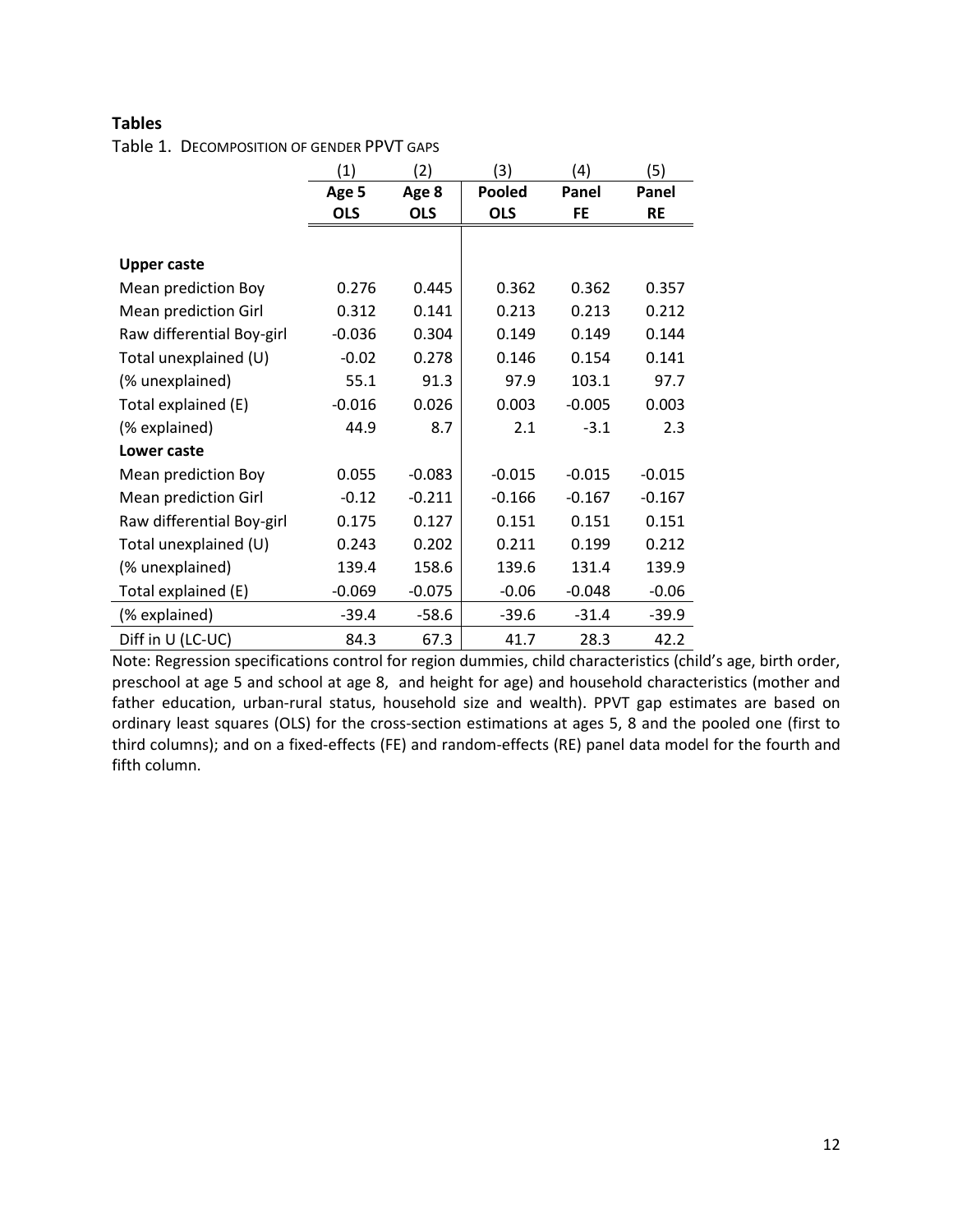### **Figures**













Source: Authors' calculations based on YL data